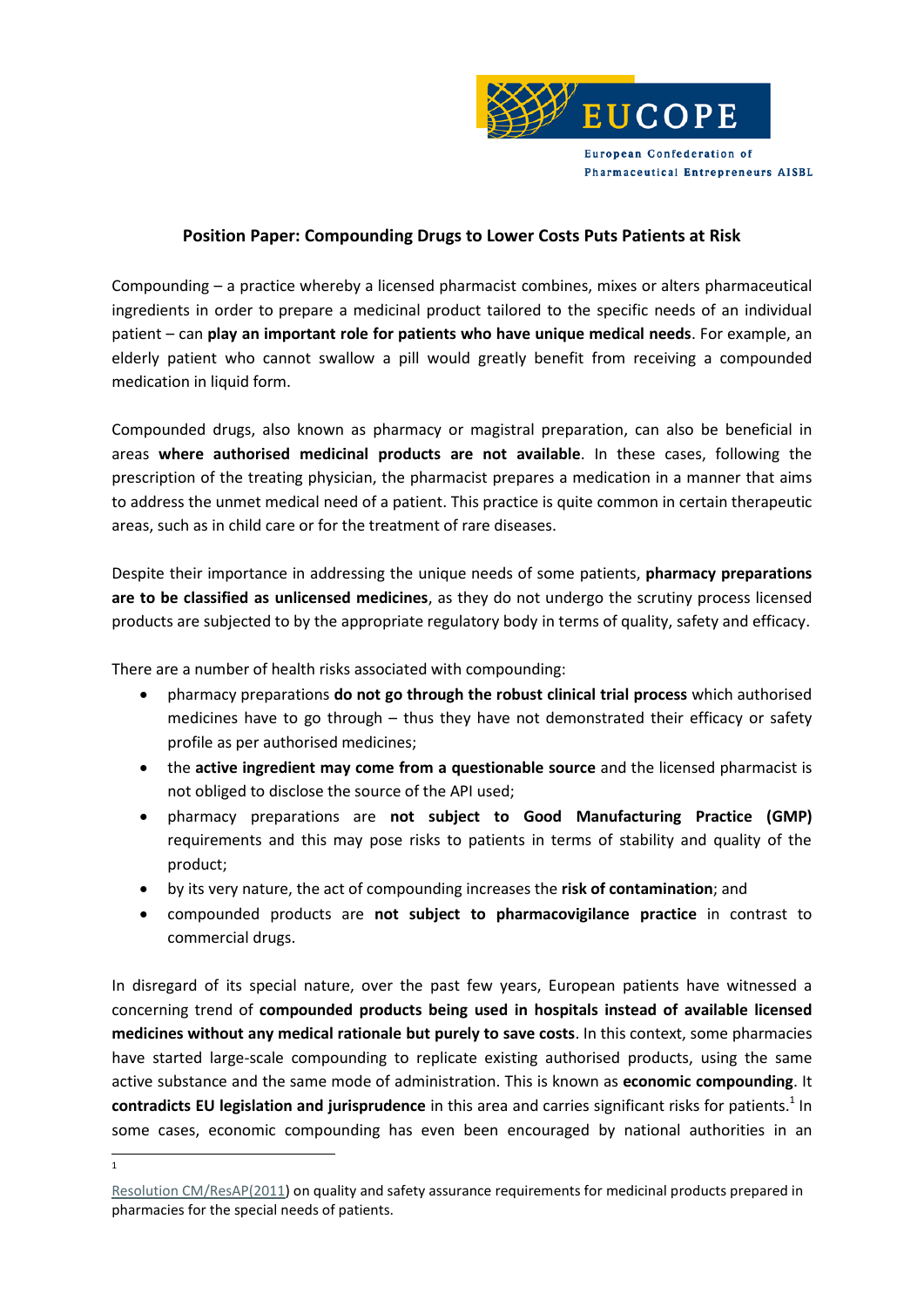attempt to achieve savings in the healthcare budget to the detriment of patients' health outcomes and safety.

In order to protect patients and high-standard of care in Europe, EU legislation and jurisprudence clearly states that a decision to prescribe a patient with a compounded product should always be made on the basis of the **specific medical need of the patient**. <sup>2</sup> However, as soon as pharmacists are encouraged to dispense compounded products as a way to reduce costs, the medical needs of the patient is not the primary concern anymore and the patient can be exposed to unnecessary risks.

## **Drug Compounding and the Risks to Patients**

Pharmaceutical drugs undergo a robust clinical trial process before they appear on the market. They are also manufactured under the highest standards, so called GMPs, which greatly reduces the risk of quality deficiencies or contamination. After the drug is licenced, companies are obliged to have pharmacovigilance and medical information systems in place and bear liability for the effects of their products used by patients under the terms of the marketing authorisation. Prescribers and dispensers should be obliged to report all adverse events to the appropriate authorities. As the European Medicines Agency explains, "*only industrially prepared products which undergo a rigorous*  assessment process and are finally granted a Marketing Authorisation can be said to have a *demonstrated quality, safety and efficacy*".<sup>3</sup>

On the other hand, **compounded drugs are not subjected to such a rigorous process**: there is no assessment of the efficacy or safety by the competent health authorities, or any vetting of the process used to make the finished drug product; the active ingredient may come from questionable sources and the licensed pharmacist is not obliged to disclose the source of the API used. Compounding pharmacies are not controlled for production of their preparations according to GMP practice. Moreover, product information is frequently lacking in compounded products and there is no obligation in terms of pharmacovigilance and medical information. In these cases, all product liability rests with the prescriber and dispensers.

This opens patients up to increased risks, including due to unreliable manufacturing processes (where the active ingredient is concerned), formulation failures (resulting in sub-therapeutic or overdose being administered) and contamination. In 2012, the New England Compounding Center (NECC), a pharmacy located in Massachusetts, infected [more than 800 people](http://www.newsweek.com/2015/04/24/inside-one-most-murderous-corporate-crimes-us-history-322665.html) with fungal meningitis through compounded medications. Sixty five of those people died.<sup>4</sup>

The 2015 incident at the Careggi Hospital in Florence, Italy, where five patients risked losing their sight after being treated with a contaminated compounded medication despite a licensed alternative being available, was a reminder of the unnecessary risks implied in economic compounding. <sup>5</sup> Despite the risk, patients are often not informed by physicians or pharmacists of the licensed status of the medication they are prescribed.

<sup>-</sup> $<sup>2</sup>$  Ibid.</sup>

<sup>&</sup>lt;sup>3</sup>[https://ec.europa.eu/health//sites/health/files/files/orphanmp/2015\\_11\\_pc\\_orphanmp/replies/2015\\_11\\_pc](https://ec.europa.eu/health/sites/health/files/files/orphanmp/2015_11_pc_orphanmp/replies/2015_11_pc_orphans_ema.pdf) [\\_orphans\\_ema.pdf](https://ec.europa.eu/health/sites/health/files/files/orphanmp/2015_11_pc_orphanmp/replies/2015_11_pc_orphans_ema.pdf)

<sup>4</sup> <https://www.cdc.gov/hai/outbreaks/meningitis.html>

<sup>5</sup> [http://www.regione.toscana.it/sl/web/toscana-notizie/-/infezioni-oculari-a-careggi-concluso-l-audit-della](http://www.regione.toscana.it/sl/web/toscana-notizie/-/infezioni-oculari-a-careggi-concluso-l-audit-della-regione)[regione](http://www.regione.toscana.it/sl/web/toscana-notizie/-/infezioni-oculari-a-careggi-concluso-l-audit-della-regione)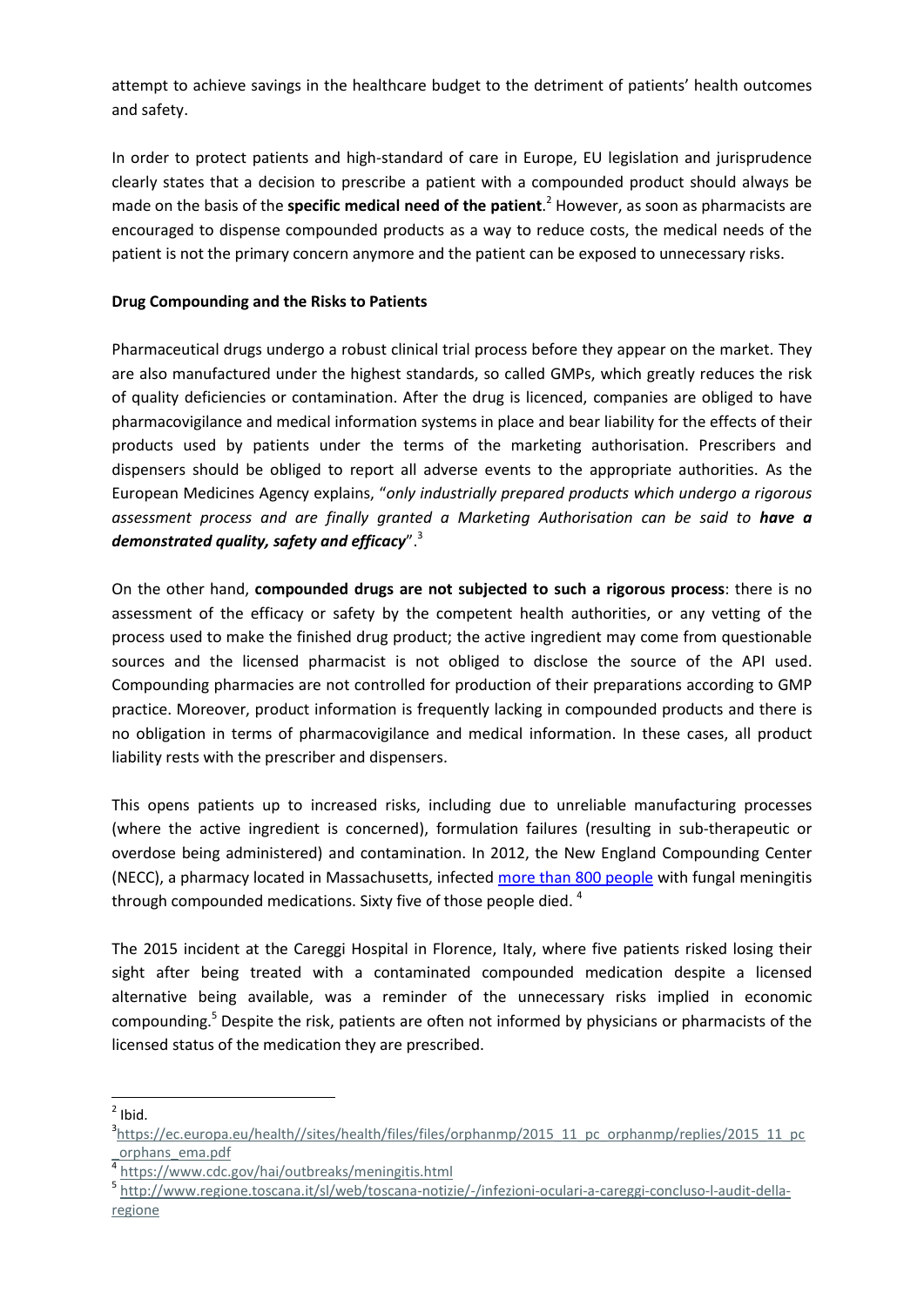To minimise the risk, the **Council of Europe in its 2016 Resolution on quality and safety assurance requirements for medicinal products prepared in pharmacies for the special needs of patients** made a number of relevant recommendations, including that pharmacy preparations should not be used if a suitable pharmaceutical equivalent with marketing authorisation is available.<sup>6</sup> However, these recommendations are increasingly disregarded by countries in Europe.

### **Law on Compounding Drugs is Not Harmonised across Europe**

Article 3(1) and (2) of Directive 2001/83, which outlines the provisions concerning the marketing, manufacturing and sale of medicines in the EU, provides an exemption from the requirement to obtain marketing authorisation for the sale of compounded drugs. This was recently interpreted by the Court of Justice of the European Union ("CJEU") in a strict manner. The CJEU stated that the **prescription for a compounded drug must be for a particular named patient and that the patient**  must be identified before the medicinal product is produced. In other words, any product which is prepared in advance in a pharmacy, prior to a prescription for an individual, identifiable patient is not covered by the exemption.

However, national practice is sometimes in contradiction with this court ruling. The exception to the marketing authorisation rule contained in Article 5(1) of the Directive has been used by Member States to accommodate historically existing preparation practices in their legislation, leading to a wide variety of fundamentally different local legal situations. While the CJEU has made clear that **Article 5 exemptions cannot be applied for economic reasons**, the application of the article largely depends on the individual Member State's transposition and the situation remains fragmented throughout Europe.

### **Economic Compounding Stifles Innovation**

 $\overline{a}$ 

The decreased requirements for pharmaceutical quality, development control and pharmacovigilance lead to dramatically reduced costs for preparations, especially when compared to high-priced medicinal products or small-scale industrial production of approved orphan medicinal products. However, these **requirements are in place for approved medicinal products to protect the safety of patients, and ensure the effectiveness of a patients' treatment**; this should not be undermined by the use of compounded preparations.

Allowing or promoting the use of compounded alternatives in place of approved medicines for any reason other than the health and well-being of the patient would also have a **detrimental effect on innovation**. Knowing that compounded preparation could be widely used instead, companies will be less ready to undergo the costly and time-consuming research and development process needed to bring a safe, efficacious, and approved drugs to market.

The consequence of this practice in the medium to long-term is likely to be a reduced access to safe, effective, innovative medicines for patients, especially for fragile groups such as patients with rare diseases, children and the elderly.

<sup>6</sup> [https://search.coe.int/cm/Pages/result\\_details.aspx?ObjectID=090000168065c132](https://search.coe.int/cm/Pages/result_details.aspx?ObjectID=090000168065c132)